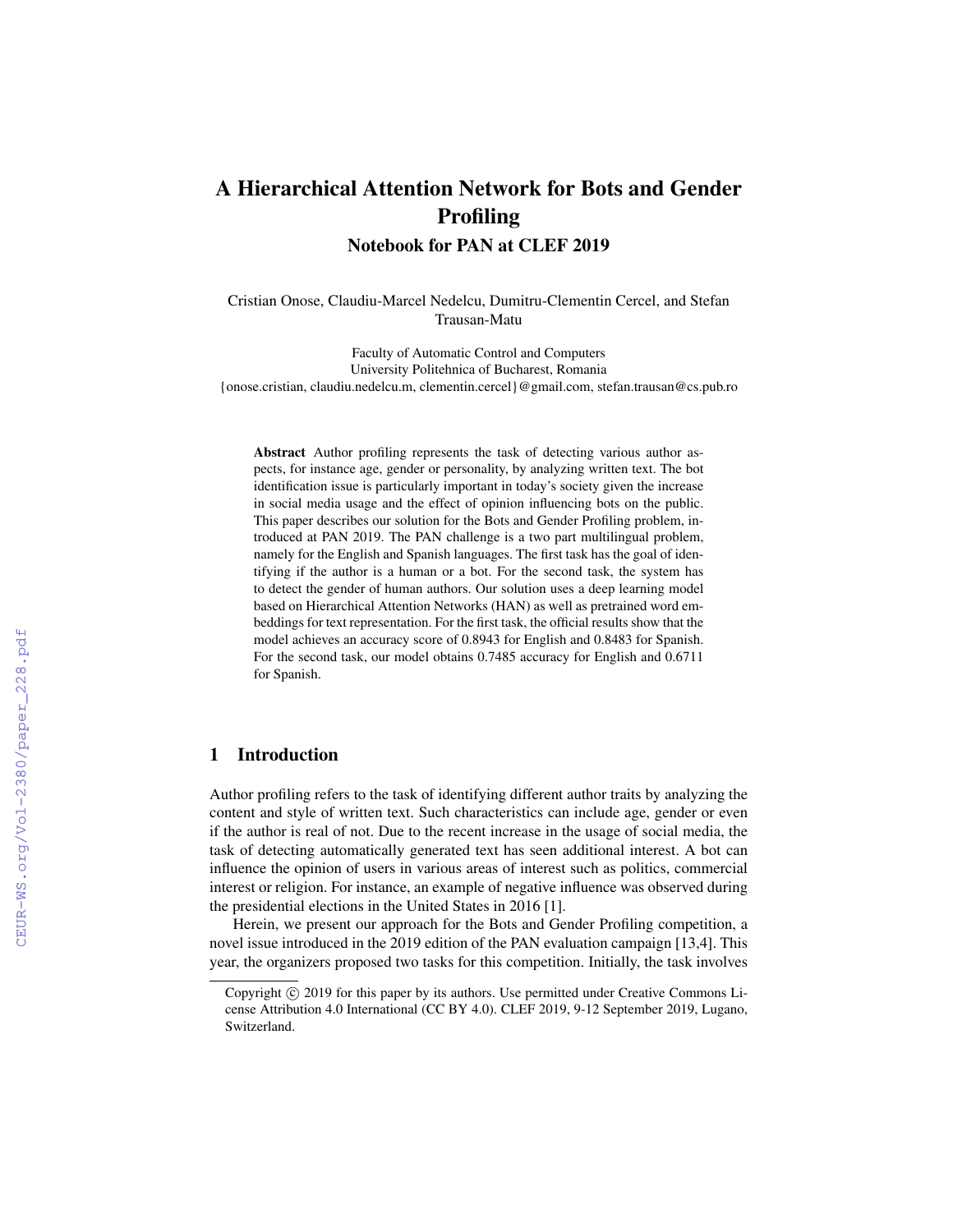determining the author of a Twitter feed, namely, the classification between bots and humans. Afterwards, in the case of human authors, we are tasked with determining the gender of the author. Traditionally, approaches for solving these problems use machine learning algorithms with hand crafted or content features: punctuation, grammatical errors and their frequencies, bag of words, n-grams, average sentence length, part-ofspeech tagging or hyperlinks [14]. Lately, deep learning methods based on language models, such as word or character embeddings, have been proposed. Most popular architectures include Convolutional Neural Networks, Recurrent Neural Networks (RNN) or RNNs with memory cells such as Long Short-term Memory [15].

Motivated by the recent progress with deep learning, we choose a top performing deep learning architecture, used for text classification, as our model. Specifically, we apply the Hierarchical Attention Networks (HAN) [17] model with pretrained embeddings needed to encode the tweets as input. Recently, HAN architectures have been used to efficiently solve diverse text classification tasks such as identification of dialect varieties [11], satirical texts [16] or style change detection [7]. Note that we did not use any additional data to supplement the dataset during training, however, we rely on the word representations trained on additional datasets. In contrast to traditional machine learning models, where hand crafted features are required, our approach learns the features from the data.

We used the model described in this paper to participate in both tasks by considering them as binary classification problems. To test the performance of the HAN architecture, we experimented with different embeddings. According to the official results, our submission achieved the following accuracy scores: 0.8943 and 0.8483 for task 1, in the case of English and Spanish, respectively; 0.7485 and 0.6711 for task 2 also for English and Spanish. Overall, the performance of our system was ranked as average, a more detailed analysis is presented in Section 5.

The remainder of this paper is structured as follows. In Section 2 we describe the competition dataset and the preprocessing steps applied. Section 3 gives an overview of the word embeddings used in order to represent text as input for our model. In Section 4 we briefly review the methodology behind our solution as well as implementation details, while the results are presented in Section 5. Lastly, Section 6 includes our conclusions.

## 2 Data Description and Preprocessing

The dataset provided contains English and Spanish texts collected from the Twitter social media platform. Each user feed has exactly 100 tweets which are supplied raw, without any preprocessing, meaning that retweets are not removed and the language is not guaranteed. In order to avoid overfitting, the dataset is pre-split between training and validation, for each language, as described in Table 1. For both tasks and languages the dataset is perfectly balanced. This is useful as it ensures that classes are not advantaged or disadvantaged based on their proportions. The limitation of the dataset consists in the small number of items which decreases the effectiveness of deep learning solutions.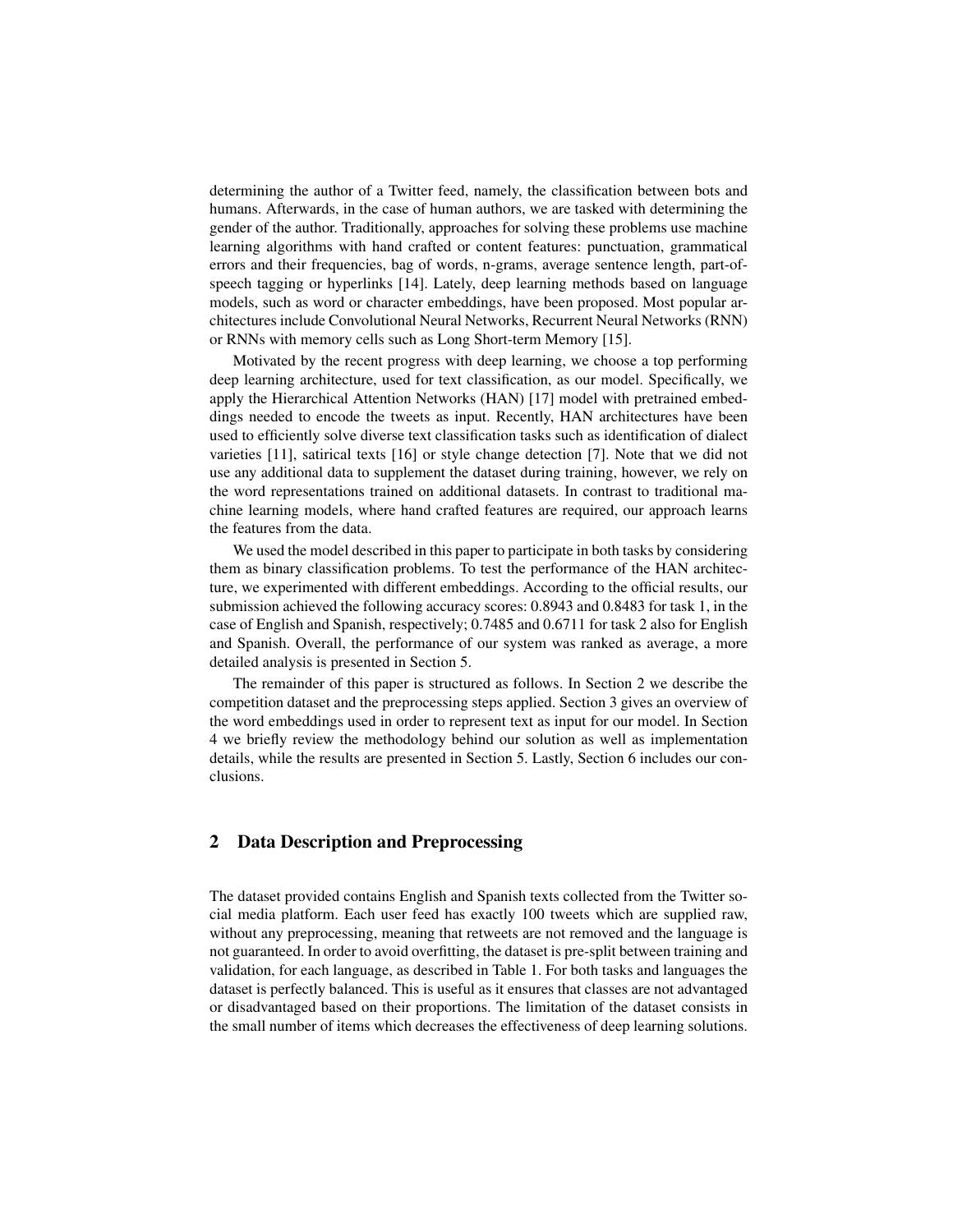|        | Language Class |            |      | Training set Validation set Total |      |
|--------|----------------|------------|------|-----------------------------------|------|
| Task 1 | English        | Bot        | 1440 | 620                               | 2060 |
|        |                | Human      | 1440 | 620                               | 2060 |
|        | Spanish        | <b>Bot</b> | 1040 | 460                               | 1500 |
|        |                | Human      | 1040 | 460                               | 1500 |
| Task 2 | English        | Female     | 720  | 310                               | 1030 |
|        |                | Male       | 720  | 310                               | 1030 |
|        | Spanish        | Female     | 520  | 230                               | 750  |
|        |                | Male       | 520  | 230                               | 750  |

Table 1. Dataset training and validation sample distribution for each language, provided by the organizers.

Additionally, the number of Spanish samples is lower than the English ones. Our experiments confirm this observation as the model performs better on the English subset.

To improve the learning performance, we cleaned up the dataset as follows. First, we preprocess the data by replacing user tags with the *user* string because they can act as biases for our model. We choose not to remove them because multiple user tagging is a method used by bots in order to attract attention. Similarly, we replace hyperlinks with the *url* string. Furthermore, we change emojis into their textual representation, for instance *grinning face*<sup>1</sup> . As a last step, we remove all punctuation and, for every author, we consider each tweet as a sentence by merging them and ending each tweet with a period sign. This representation is necessary since our model receives as input a large portion of text divided into sentences.

#### 3 Word embeddings

A word embedding is a method of encoding text in the form of numerical vectors with the goal of maintaining the natural language relationships in the new vector space. For instance, a well constructed model will capture various semantic and syntactic relations such as meaning, morphology or context. While these representations can be as simple as one-hot vectors, lately, complex neural network models for learning such embeddings have been introduced [9].

Given the small size of our dataset, in our experiments, we choose to use pretrained embedding models as follows. For English we use a model [5] with a 400 word vector size that was trained using word2vec [10] on 400 million Twitter posts. The model excludes tokens that have a frequency lower than 5 with the final model having a vocabulary of around 3 million words. Similarly, for Spanish we use a model [2] that was also trained using word2vec with a minimum word frequency of 5. The corpus used during training consists of around 1.5 billion words created from multiple Spanish web resources. The final embedding model contains nearly 1 million word vectors of dimension 300.

<sup>1</sup> We used the python *emoji* package: https://pypi.org/project/emoji/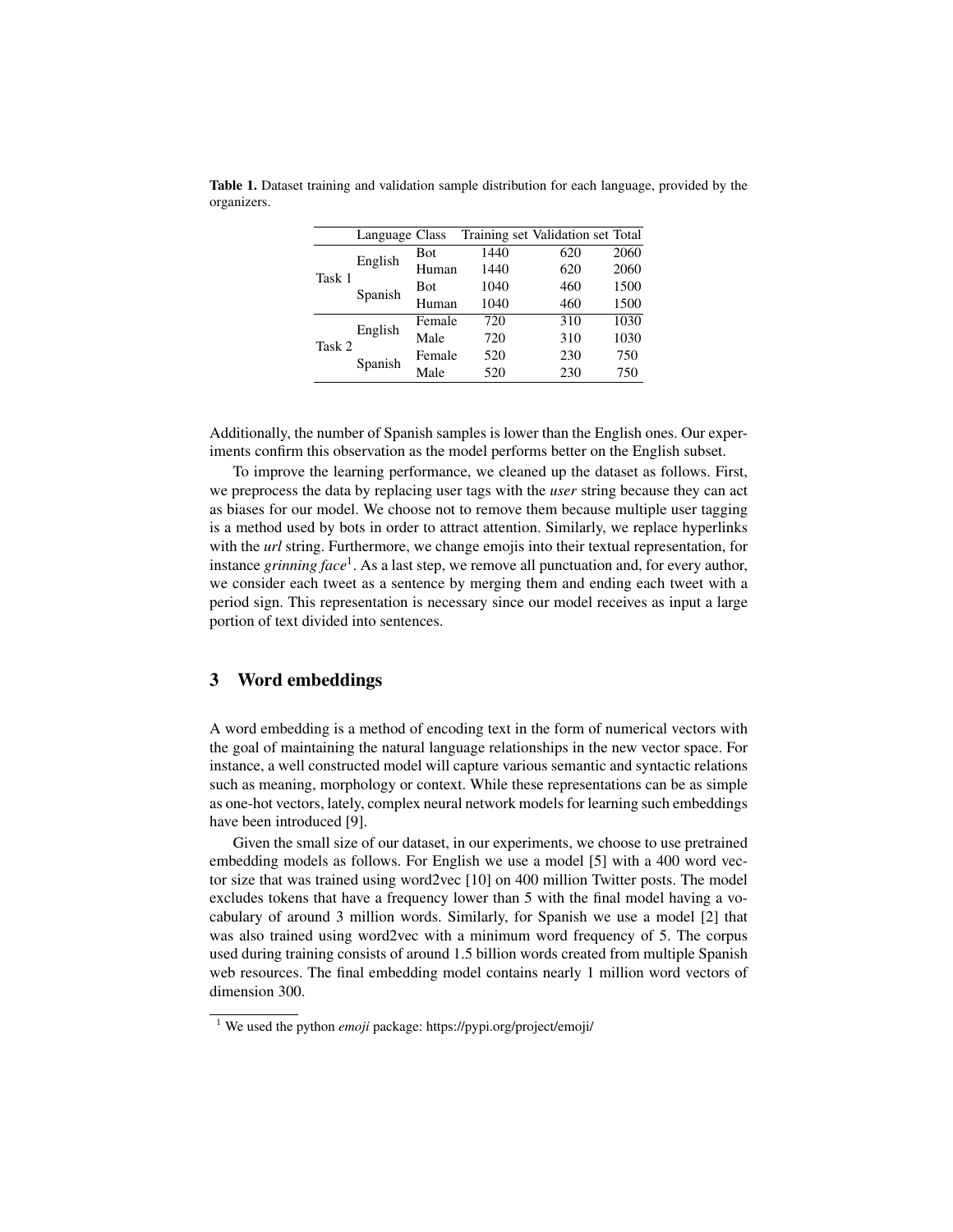Table 2. Performance overview of our submitted model with respect to the first ranked submissions as well as the solutions provided by the organizers [13]. The top table contains the results for the bot vs. human task and the bottom one for the gender identification task.

| English |                      |                           | Spanish       |                       |          |
|---------|----------------------|---------------------------|---------------|-----------------------|----------|
|         | Rank Team            | <b>Accuracy Rank Team</b> |               |                       | Accuracy |
|         | Johansson & Isbister | 0.9595                    |               | Pizarro               | 0.9333   |
| 2       | Fernquist            | 0.9496                    | - 2           | Jimenez-Villar et al. | 0.9211   |
| 3       | Bacciu et al.        | 0.9432                    | $\mathcal{E}$ | Mahmood               | 0.9167   |
| 6       | Char nGrams          | 0.9360                    | 11            | Char nGrams           | 0.8972   |
|         | Word nGrams          | 0.9356                    | 16            | Word nGrams           | 0.8833   |
| 31      | <b>LDSE</b>          | 0.9054                    | 30            | Our system            | 0.8483   |
| 35      | Word Embeddings      | 0.9030                    | 31            | Word Embeddings       | 0.8444   |
| 39      | Our system           | 0.8943                    | 35            | <b>LDSE</b>           | 0.8372   |
| 57      | Majority             | 0.5000                    | 46            | Majority              | 0.5000   |
| 59      | Random               | 0.4905                    | 47            | Random                | 0.4861   |

| English                     |                 |                           | Spanish       |                       |          |
|-----------------------------|-----------------|---------------------------|---------------|-----------------------|----------|
|                             | Rank Team       | <b>Accuracy Rank Team</b> |               |                       | Accuracy |
| 1                           | Valencia et al. | 0.8432                    | $\mathbf{1}$  | Pizarro               | 0.8172   |
| $\mathcal{D}_{\mathcal{L}}$ | Bacciu et al.   | 0.8417                    | $\mathcal{L}$ | Jimenez-Villar et al. | 0.8100   |
| $\mathcal{F}$               | Espinosa et al. | 0.8413                    | 3             | Sriniyasarao & Manu   | 0.7967   |
| 20                          | Word nGrams     | 0.7989                    | 18            | Char nGrams           | 0.8385   |
| 23                          | Char nGrams     | 0.7920                    | 22.           | Word nGrams           | 0.7244   |
| 26                          | Word Embeddings | 0.7879                    | 26            | Word Embeddings       | 0.7156   |
| 28                          | <b>LDSE</b>     | 0.7800                    | 35            | <b>LDSE</b>           | 0.6900   |
| 39                          | Our system      | 0.7485                    | 38            | Our system            | 0.6711   |
| 51                          | Majority        | 0.5000                    | 44            | Majority              | 0.5000   |
| 56                          | Random          | 0.3716                    | 47            | Random                | 0.3700   |

## 4 Hierarchical Attention Networks

Hierarchical Attention Networks (HAN) [17] were introduced in order to solve document classification problems. They achieve this by modeling the two level hierarchical structure of documents. The first level is represented by the words that are used to build sentences, and the second one, the sentences that form the document. This model is able to distinguish between the importance of different text sections with respect to the context. The first attention mechanism creates sentence embeddings by encoding the sequences of word embeddings using Bidirectional Gated Recurrent Units (Bi-GRU) [3,6]. Similarly, the second attention layers uses Bi-GRU cells to create an encoding for the document based on the representation from the first attention mechanism. Lastly, based on the resulting document encoding classification is performed.

The model uses two hyper parameters in order to maintain a consistent input across different sized documents: maximum number of words in a sentence (tweet in our case) and maximum number of sentences per document (Twitter feed). While the document sentence size is always 100, defined by the dataset structure we discussed, we choose the number of words by investigating the distribution across the entire dataset. This offers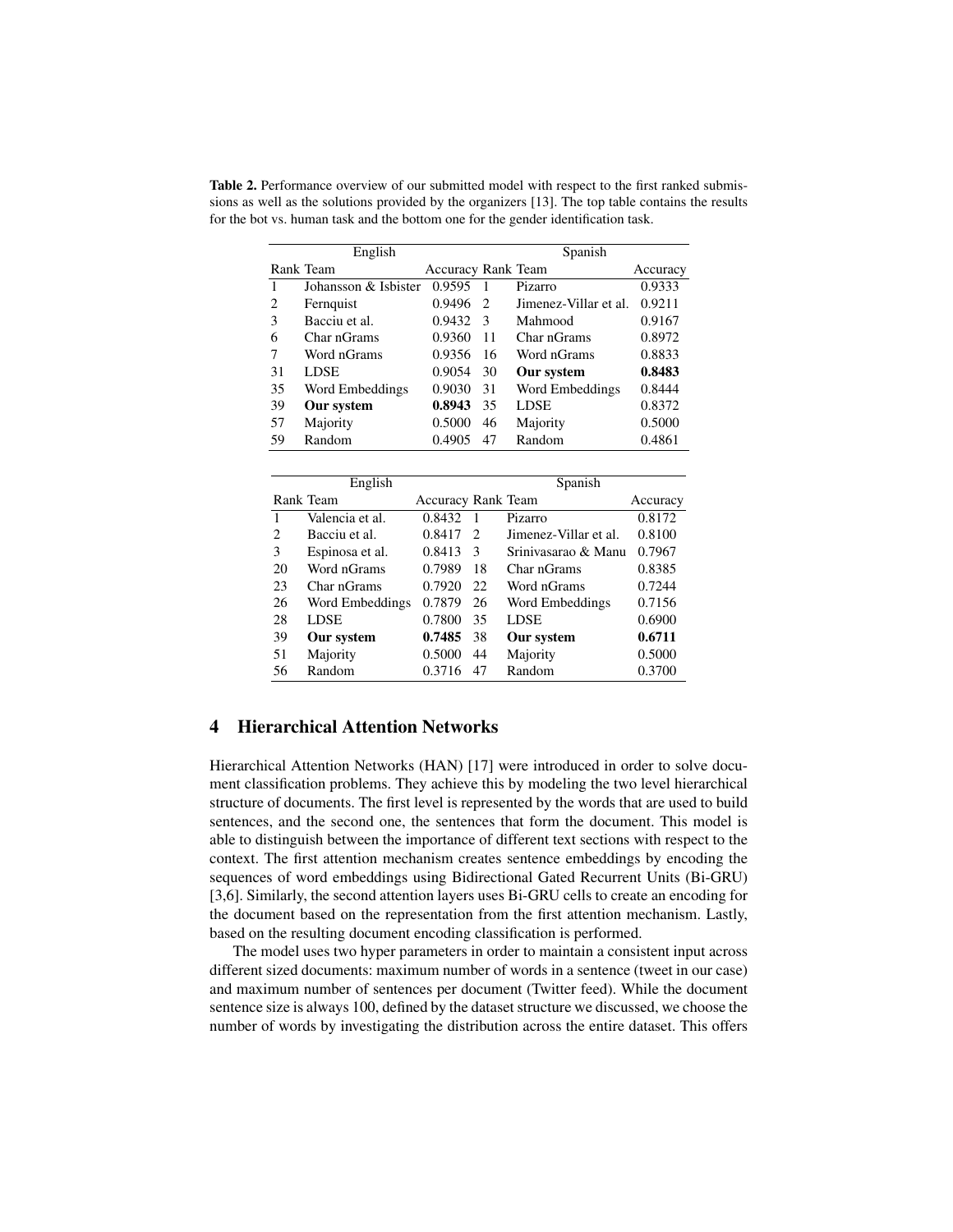us an initial value for the hyper parameter which we improved through a grid search. We observe that the performance doesn't improve with a value greater than 10 for the maximum tweet length in words. Likewise, we set the size of the attention layers to be 200. Finally, the model is trained using Adam [8] with a learning rate of  $\alpha = 0.0005$ and recommended values for the other hyper parameters. Training is done in batches of 64 until the stop condition is met, namely when no improvement in the validation loss function is observed for two epochs.

#### 5 Results

Overall, our solution, combined for all tasks and languages, achieves a middle rank in the competition, more precisely position 31 out of 55 teams. As a per task score we obtain a better rank in the case of the Spanish language. However, the accuracy for English is higher than that of Spanish.

Table 2 present the most relevant ranks and scores in order to better view the solutions performance. For the first task, the best three models achieved roughly 0.06 and 0.08 higher accuracy when compared to our solution, for English and Spanish, respectively. Similarly, for the second task, the best three models achieved roughly 0.1 and 0.13 higher accuracy. For the Spanish language, in the second task, the model performs poorly in comparison to the other task as well as the other language. Also, the baseline solutions [13], namely low dimensionality statistical embedding (LDSE) [12], various embeddings such as word vectors, character and word n-grams achieve a mid performance between the top models and our solution.

In Figure 1 we present the confusion matrices as a method to identify the classification bias of the model. The model has the tendency to miss classify more frequently bots as human as well as males as females then the reversed counterparts.

#### 6 Conclusions

This paper describes our approach for solving the problem of Bots and Gender Profiling on Twitter user feeds that was introduced at the PAN 2019 competition. The task consists of two multilingual tasks (English and Spanish): binary classification between bots and humans, and in the case of a human author, classification as male or female. Our proposed solution is a deep learning model based on the Hierarchical Attention Network (HAN) architecture. In order to be consistent with the HAN model assumptions, we view the user feeds as structured documents and tweets are regarded as sentences in said documents. Language is represented as numerical input for the model with the help of pretrained word embeddings. The official and training results show that our model for English outperforms the one for Spanish. We attribute this decrease in performance to the quality of the word embeddings, more precisely the fact the training corpus used is broader unlike the English model that was trained on Twitter posts.

## Acknowledgments

This work was supported by the 2008-212578 LT-fLL FP7 project.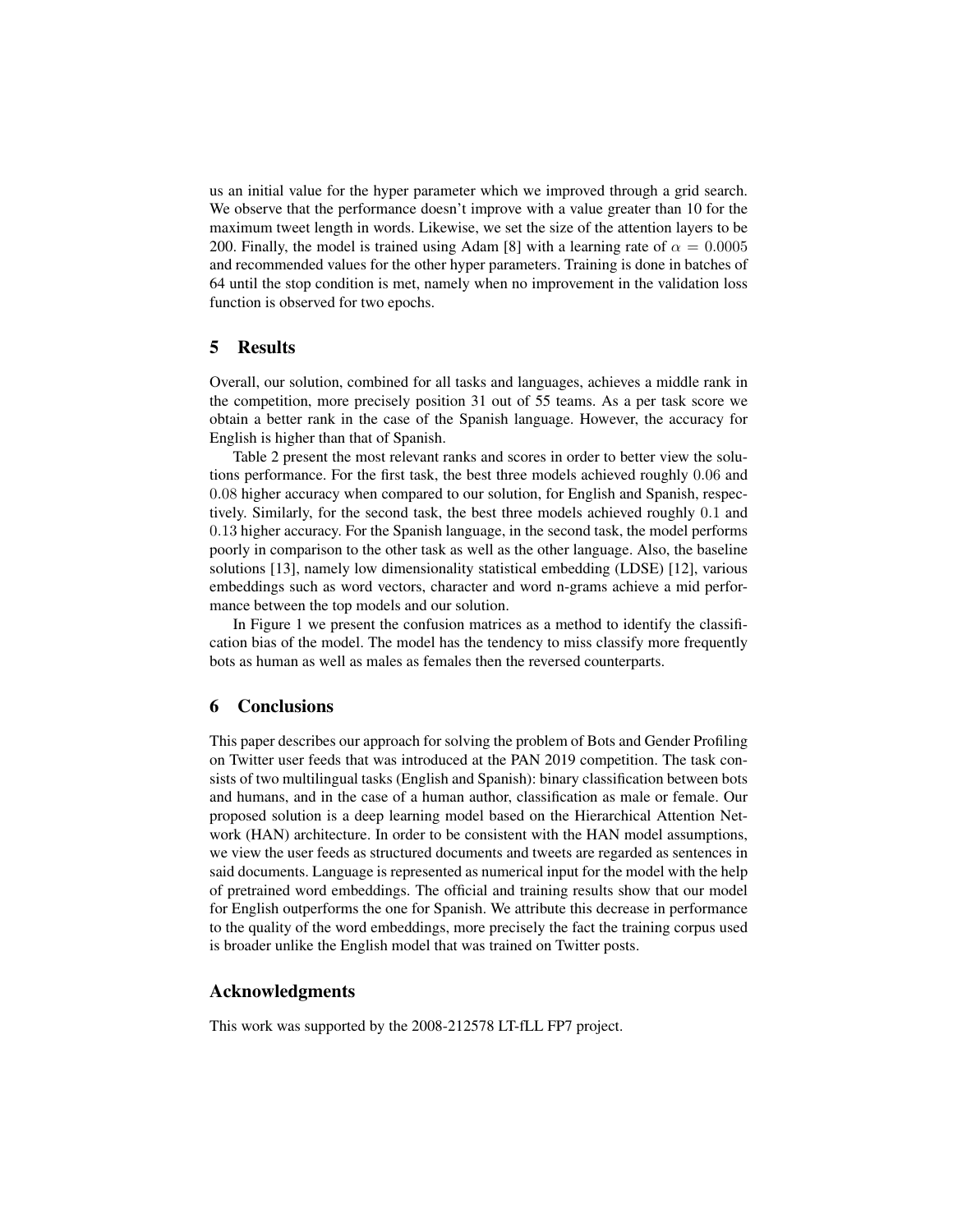

Figure 1. Confusion matrices for the English (top row) and Spanish (bottom row); human vs. bot classification (left column) and gender classification in case of human author (right column).

## References

- 1. Bessi, A., Ferrara, E.: Social bots distort the 2016 US presidential election online discussion. First Monday 21(11-7) (2016)
- 2. Cardellino, C.: Spanish Billion Words Corpus and Embeddings (March 2016), https:// crscardellino.github.io/SBWCE/
- 3. Cho, K., Van Merriënboer, B., Gulcehre, C., Bahdanau, D., Bougares, F., Schwenk, H., Bengio, Y.: Learning phrase representations using RNN encoder-decoder for statistical machine translation. arXiv preprint arXiv:1406.1078 (2014)
- 4. Daelemans, W., Kestemont, M., Manjavancas, E., Potthast, M., Rangel, F., Rosso, P., Specht, G., Stamatatos, E., Stein, B., Tschuggnall, M., Wiegmann, M., Zangerle, E.: Overview of PAN 2019: Author Profiling, Celebrity Profiling, Cross-domain Authorship Attribution and Style Change Detection. In: Crestani, F., Braschler, M., Savoy, J., Rauber, A., Müller, H., Losada, D., Heinatz, G., Cappellato, L., Ferro, N. (eds.) Proceedings of the Tenth International Conference of the CLEF Association (CLEF 2019). Springer (Sep 2019)
- 5. Godin, F., Vandersmissen, B., De Neve, W., Van de Walle, R.: Multimedia lab @ ACL WNUT NER shared task: Named entity recognition for twitter microposts using distributed word representations. In: Proceedings of the Workshop on Noisy User-generated Text. pp. 146–153. Association for Computational Linguistics, Beijing, China (Jul 2015)
- 6. Graves, A., Schmidhuber, J.: Framewise phoneme classification with bidirectional LSTM and other neural network architectures. Neural Networks 18(5-6), 602–610 (2005)